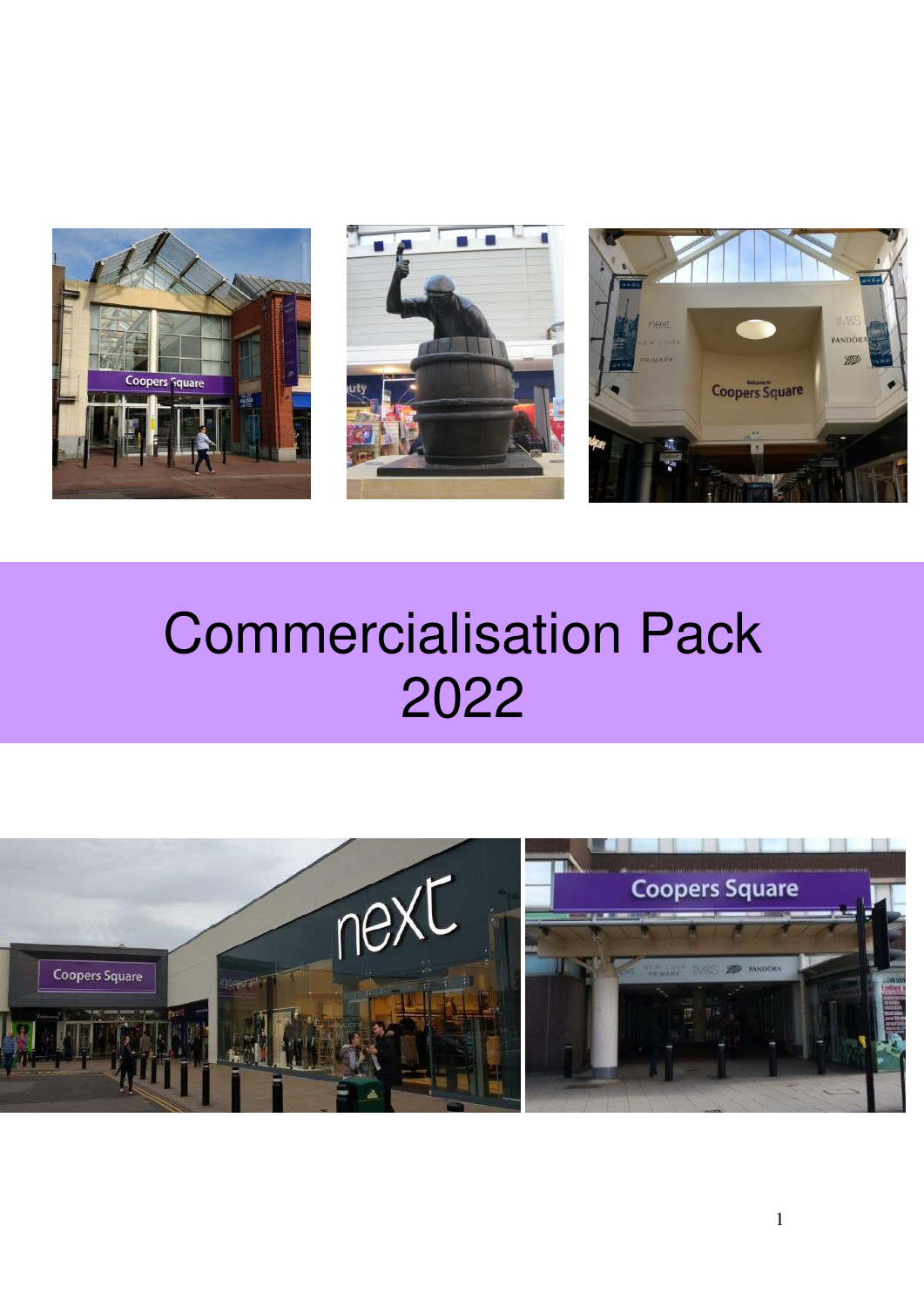# **Contents**

Page No

| <b>General Information</b>                        | З         |
|---------------------------------------------------|-----------|
| <b>Coopers Square Site Locations and</b><br>Rates | 4         |
| <b>Application Form</b>                           | 5         |
| <b>Schedule of Bookings</b>                       | 6         |
| <b>Commercialisation Location Site Plan</b>       | 7         |
| Coopers Square Area Plans                         | $8 - 9$   |
| On Site Commercialisation Regulations             | $10 - 11$ |
| <b>Fire Risk Assessment Form</b>                  | 14        |
| <b>Risk Assessment Form</b>                       | 15        |
| <b>Fire Evacuation Plan</b>                       | 16        |
| <b>Acceptance Declaration</b>                     | 17        |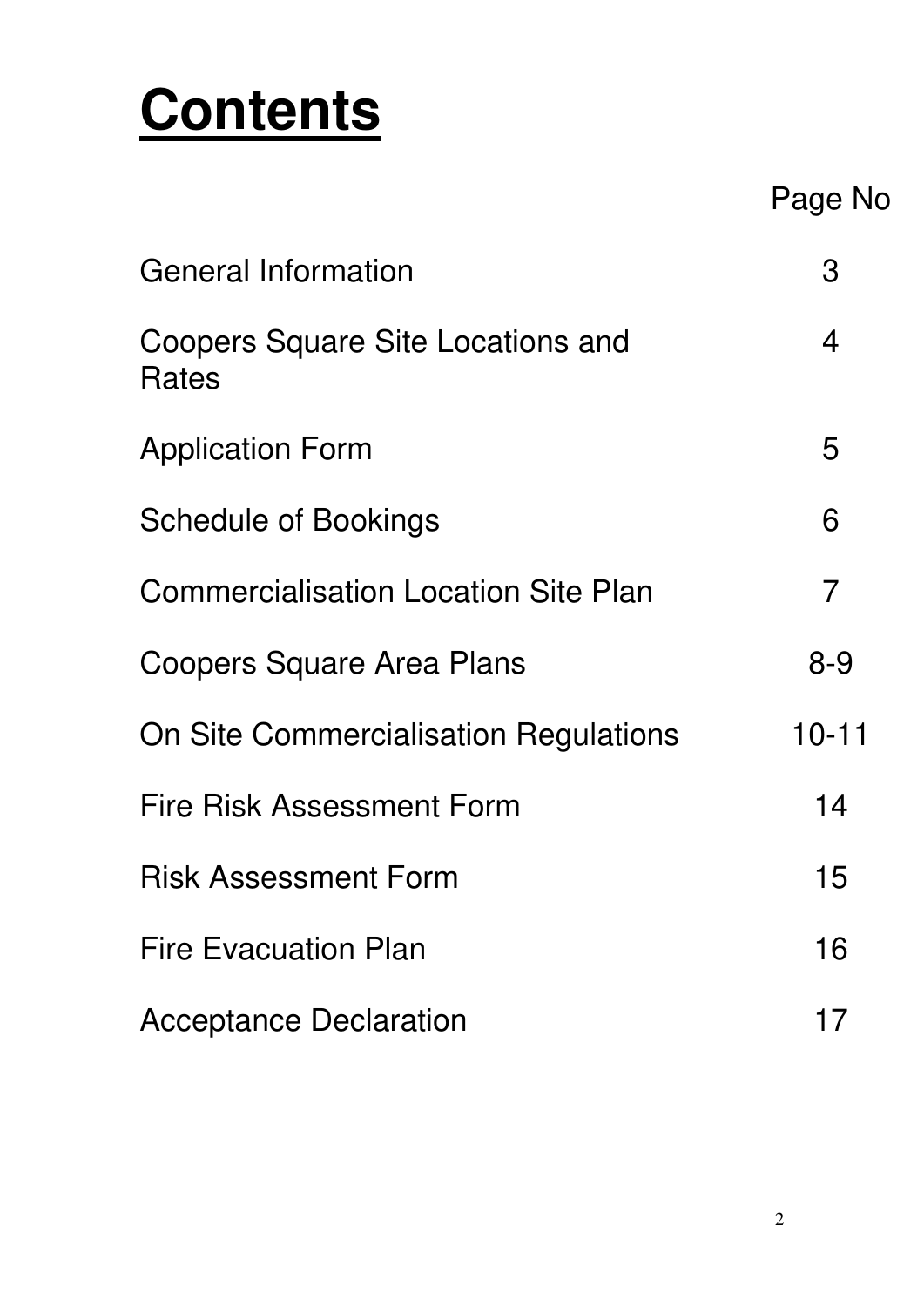### **General Information**

### **Coopers Square**

Coopers Square Shopping Centre is the dominant scheme in Burton upon Trent, Staffordshire and the retail focal point of the town centre. The scheme hosts more than 9.5million shoppers each year and provides 37,750 Sq M of covered retail space all on one level and has 1,050 parking spaces.

The scheme consists of over 70 retailers and is anchored by Marks & Spencer, Primark and Boots. Other retailers include NEXT, River Island, New Look, H&M..

### **Demographics**

The geographical location of the centre attracts regular custom from Lichfield, Tamworth, Mickleover, Willington, Swadlincote, Uttoxeter and Derby as well as Burton.

Coopers Square's customer profile shows a strong bias to family orientated ACORN groups with high levels of frequent shoppers averaging at 60 visits per year.

Survey results show that there is a high concentration of high spending shoppers who are between the age of 25 and 44 and the 45+ age group.

Coopers Square has a total catchment population of 1,225,921 with a shopper population of 134,910.

Coopers Square shoppers' total catchment by ACORN's category profile shows that 18% is from secure families, 12% is from flourishing families and 11% is from wealthy executives. These three dominant "department store" shopper groups account for a combined 41% of the catchment population. This compares to a 29% national average.

Coopers Square population shows that the core population is 96,100, secondary population is 28,000 and the tertiary population is 13,600.

|                                  |                                                  |                | Sizes for Main Square P1,2,3 and 4                             |
|----------------------------------|--------------------------------------------------|----------------|----------------------------------------------------------------|
| <b>Site</b>                      | Size                                             | Power          | <b>Note</b>                                                    |
| P1 or P4                         | Yes<br>$4.2m \times 4.5m$<br>13 amp              |                | Please note: There is a pillar in the middle of<br>the spaces. |
| P <sub>2</sub> or P <sub>3</sub> | $4.2m \times 4.5m$                               | Yes<br>13 amp  |                                                                |
|                                  | <b>Rates for Main Square exc. VAT</b>            |                |                                                                |
|                                  | 1st January 2022 - 7 <sup>th</sup> November 2022 |                | 8th November 2022 - 31st December 2022                         |
| Per week                         | £650.00                                          |                | £850.00                                                        |
| Individual Day Rate              | Sun-Wed £120, Thurs-Sat £200                     |                | Sun-Wed £156, Thurs-Sat £260                                   |
|                                  |                                                  |                | Sizes for P5, P6, P7, P8, P9, P10 and P11                      |
| <b>Site</b>                      | <b>Size</b>                                      | Power          | <b>Note</b>                                                    |
| P5 and P6                        | $2.5m \times 5m$                                 | N <sub>0</sub> |                                                                |
| P <sub>8</sub>                   | $2.5m \times 5m$                                 | No             |                                                                |
| P7, P9, P10 and P11              | $2.5m \times 5m$                                 | No             |                                                                |
|                                  |                                                  |                |                                                                |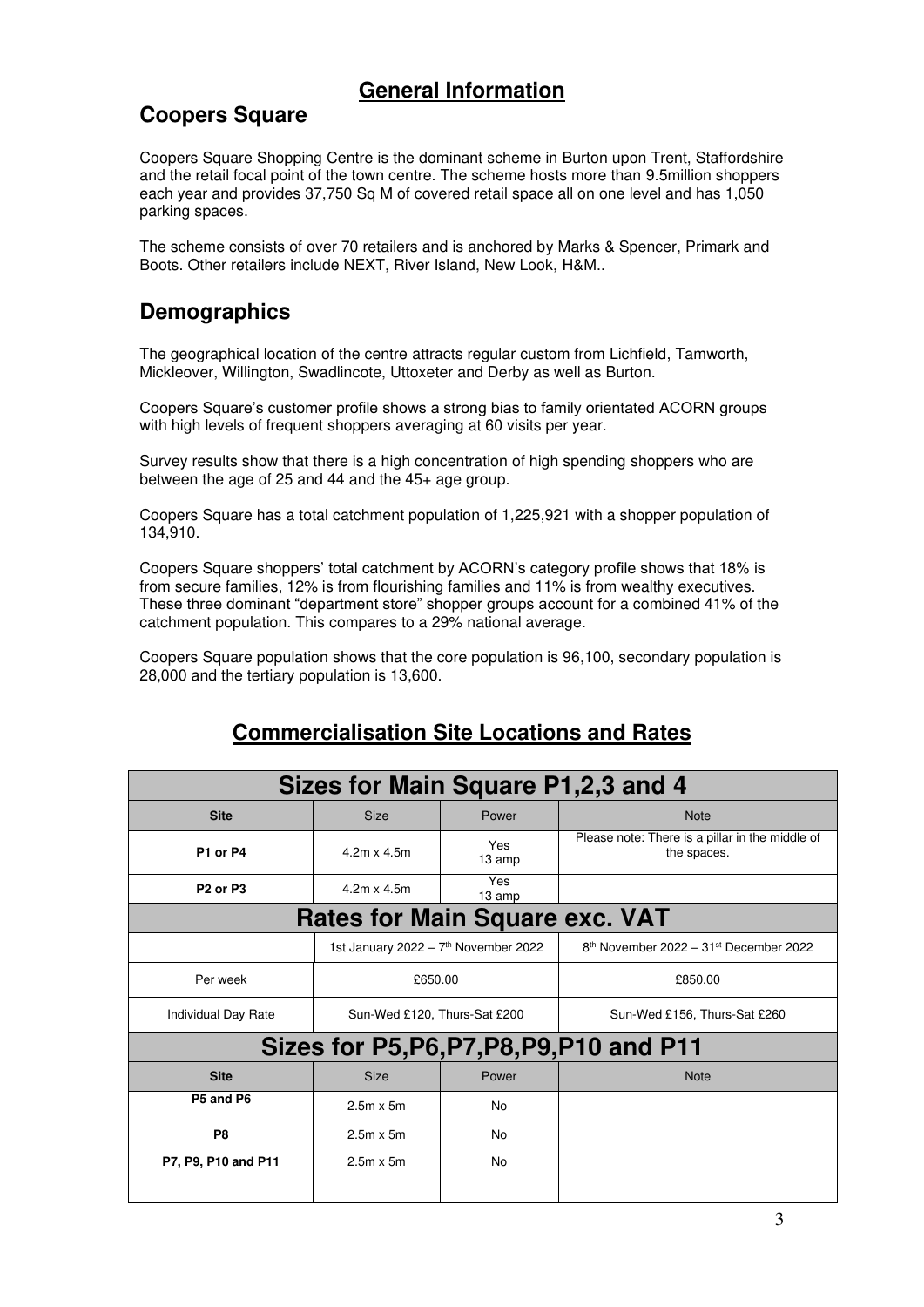|                                                                                                                                                                                                                                                                                      |                                                   |                                | Rates for P5, P6, P7, P8, P9, P10 and P11 exc. VAT                                                                                                                                                                                                                                                                                                                                                                                                                             |  |  |
|--------------------------------------------------------------------------------------------------------------------------------------------------------------------------------------------------------------------------------------------------------------------------------------|---------------------------------------------------|--------------------------------|--------------------------------------------------------------------------------------------------------------------------------------------------------------------------------------------------------------------------------------------------------------------------------------------------------------------------------------------------------------------------------------------------------------------------------------------------------------------------------|--|--|
|                                                                                                                                                                                                                                                                                      | 1st January 2022 - 7 <sup>th</sup> November 2022  |                                | 8th November 2022 - 31st December 2022                                                                                                                                                                                                                                                                                                                                                                                                                                         |  |  |
| Weekly<br>P5, P6, P7, P9, P10 and P11                                                                                                                                                                                                                                                | £460.00                                           |                                | £510.00                                                                                                                                                                                                                                                                                                                                                                                                                                                                        |  |  |
| Individual Day Rate                                                                                                                                                                                                                                                                  | Sun-Wed £100, Thurs-Sat £184                      |                                | Sun-Wed £120, Thurs-Sat £204                                                                                                                                                                                                                                                                                                                                                                                                                                                   |  |  |
| Weekly P8                                                                                                                                                                                                                                                                            | £550.00                                           |                                | £650                                                                                                                                                                                                                                                                                                                                                                                                                                                                           |  |  |
| Individual Day Rate                                                                                                                                                                                                                                                                  | Sun-Wed £110, Thurs-Sat £190                      |                                | Sun-Wed £130, Thurs-Sat £230                                                                                                                                                                                                                                                                                                                                                                                                                                                   |  |  |
|                                                                                                                                                                                                                                                                                      |                                                   | <b>Info for Mall Entrances</b> |                                                                                                                                                                                                                                                                                                                                                                                                                                                                                |  |  |
| <b>Site</b>                                                                                                                                                                                                                                                                          | <b>Size</b>                                       | Power                          | <b>Note</b>                                                                                                                                                                                                                                                                                                                                                                                                                                                                    |  |  |
| <b>Charity Collections</b><br>&<br>Leafleting                                                                                                                                                                                                                                        | 1 distributor /<br>Collector per door<br>entrance | No.                            | This is confined to the public areas of Coopers<br>Square Shopping Centre. There may be a<br>maximum of 4 distributors / Collectors at any<br>given time no other additional equipment may<br>be brought on site due to the limitations of the<br>area. The Centre Management request that<br>leaflets are only given to shoppers wishing to<br>partake in the promotion. This is to ensure<br>discarding is kept to a minimum for health and<br>safety reasons (slip hazard). |  |  |
| <b>Rates for Mall Entrances</b>                                                                                                                                                                                                                                                      |                                                   |                                |                                                                                                                                                                                                                                                                                                                                                                                                                                                                                |  |  |
|                                                                                                                                                                                                                                                                                      | 1st January 2022 - 7th November 2022              |                                | Note                                                                                                                                                                                                                                                                                                                                                                                                                                                                           |  |  |
| 30 Days                                                                                                                                                                                                                                                                              | £100.00                                           |                                | Please note that these will be required to be<br>taken within the year.                                                                                                                                                                                                                                                                                                                                                                                                        |  |  |
| Individual Day Rate                                                                                                                                                                                                                                                                  | £20.00                                            |                                |                                                                                                                                                                                                                                                                                                                                                                                                                                                                                |  |  |
|                                                                                                                                                                                                                                                                                      |                                                   | <b>Cancellation Fees</b>       |                                                                                                                                                                                                                                                                                                                                                                                                                                                                                |  |  |
| More than 3 weeks prior to<br>your booking date                                                                                                                                                                                                                                      | £0.00                                             |                                | A booking is made when the signed                                                                                                                                                                                                                                                                                                                                                                                                                                              |  |  |
| $3 - 2$ weeks prior to booking<br>date                                                                                                                                                                                                                                               | 50% of invoice                                    |                                | commercialisation pack has been returned and<br>confirmation from the Centre has been made in<br>writing. All Cancellations must be made in                                                                                                                                                                                                                                                                                                                                    |  |  |
| 1 week or less prior to booking<br>date                                                                                                                                                                                                                                              | writing.<br>Full cost of Invoice                  |                                |                                                                                                                                                                                                                                                                                                                                                                                                                                                                                |  |  |
| <b>Please Note:</b><br>Registered Charities are charged at the standard rate Monday to Saturday but there is<br>no charge for promotional space on Sundays (where available) or charity collections on<br>the door entrances any day of the week.<br>We do not supply any equipment. |                                                   |                                |                                                                                                                                                                                                                                                                                                                                                                                                                                                                                |  |  |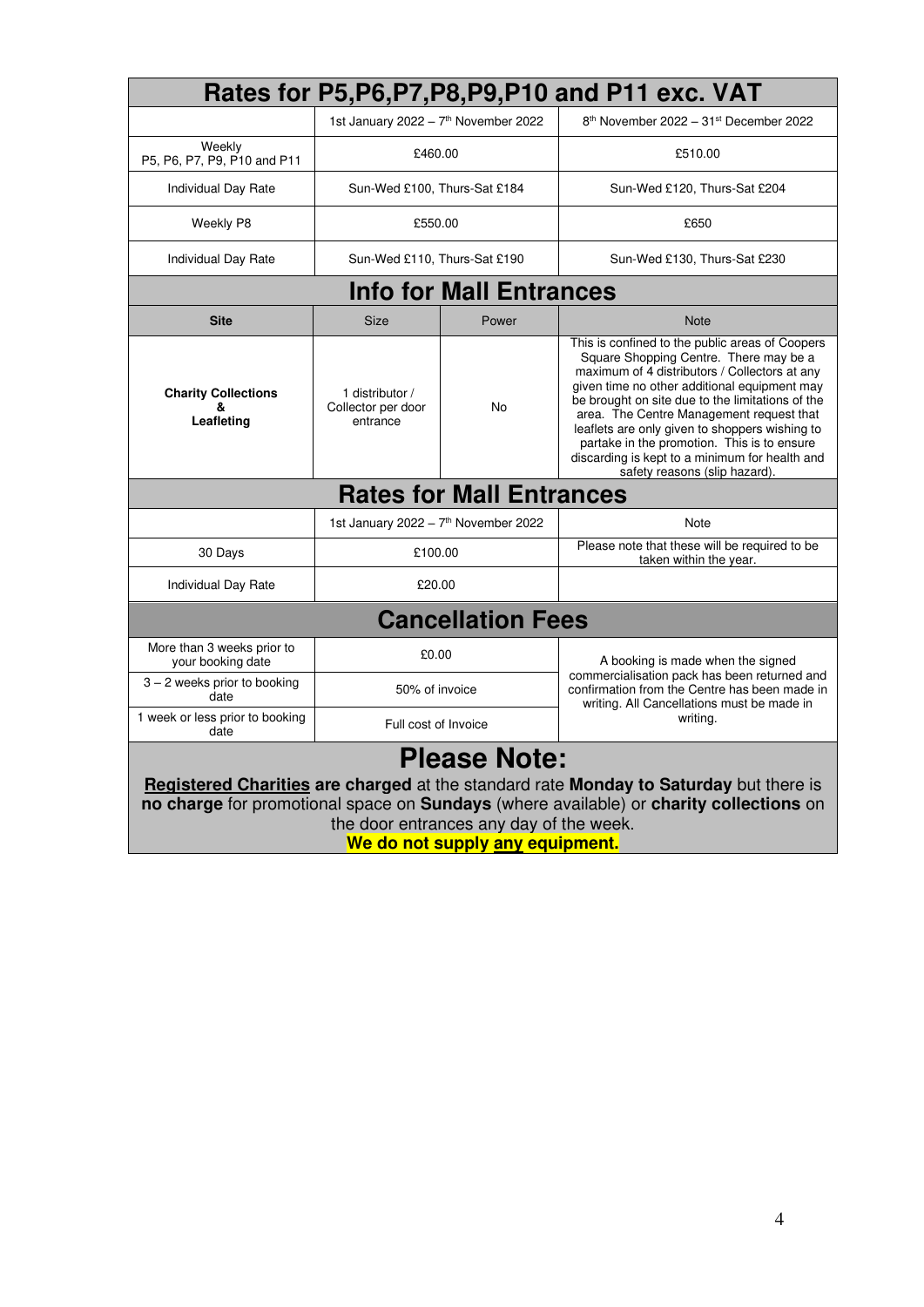### **Application Form**

|                                                                                                                | <b>Commercialisation User Information</b>                                   |     |       |           |                                  |
|----------------------------------------------------------------------------------------------------------------|-----------------------------------------------------------------------------|-----|-------|-----------|----------------------------------|
|                                                                                                                | <b>Head Office / Agency Details</b>                                         |     |       |           | <b>Promotion Contact Details</b> |
| Company Name                                                                                                   |                                                                             |     |       |           |                                  |
| <b>Address</b>                                                                                                 |                                                                             |     |       |           |                                  |
|                                                                                                                |                                                                             |     |       |           |                                  |
|                                                                                                                |                                                                             |     |       |           |                                  |
|                                                                                                                |                                                                             |     |       |           |                                  |
|                                                                                                                |                                                                             |     |       |           |                                  |
| Post Code                                                                                                      |                                                                             |     |       |           |                                  |
| <b>Contact Name</b>                                                                                            |                                                                             |     |       |           |                                  |
| Telephone Number                                                                                               |                                                                             |     |       |           |                                  |
| Fax Number                                                                                                     |                                                                             |     |       |           |                                  |
| Mobile Number                                                                                                  |                                                                             |     |       |           |                                  |
| E-mail Address                                                                                                 |                                                                             |     |       |           |                                  |
| <b>Website URL</b>                                                                                             |                                                                             |     |       |           |                                  |
| Registered Charity No                                                                                          |                                                                             |     |       |           |                                  |
|                                                                                                                | <b>Billing Information</b>                                                  |     |       |           |                                  |
| Company Name:                                                                                                  |                                                                             |     |       |           |                                  |
| Invoice Address:                                                                                               |                                                                             |     |       |           |                                  |
|                                                                                                                |                                                                             |     |       |           |                                  |
|                                                                                                                |                                                                             |     |       |           |                                  |
|                                                                                                                |                                                                             |     |       |           |                                  |
|                                                                                                                |                                                                             |     |       |           |                                  |
|                                                                                                                |                                                                             |     |       |           |                                  |
|                                                                                                                |                                                                             |     |       |           |                                  |
|                                                                                                                |                                                                             |     |       |           |                                  |
| Post Code:                                                                                                     |                                                                             |     |       |           |                                  |
| <b>Accounts Contact No:</b>                                                                                    |                                                                             |     |       |           |                                  |
| Email Address:                                                                                                 |                                                                             |     |       |           |                                  |
| <b>Purchase Order Number</b>                                                                                   |                                                                             |     |       |           |                                  |
| (if applicable)                                                                                                |                                                                             |     |       |           |                                  |
| How would you like to                                                                                          |                                                                             |     |       |           |                                  |
| receive your invoice?                                                                                          | Post                                                                        | Fax |       |           | Email                            |
|                                                                                                                |                                                                             |     |       |           |                                  |
|                                                                                                                | Description of your promotion and merchandise.                              |     |       |           |                                  |
| (If you have never utilised Coopers Square before please supply images of your promotion, including any stands |                                                                             |     |       |           |                                  |
| and accessories to the promotion)                                                                              |                                                                             |     |       |           |                                  |
|                                                                                                                |                                                                             |     |       |           |                                  |
|                                                                                                                |                                                                             |     |       |           |                                  |
|                                                                                                                | List of items that will be brought on site.                                 |     |       |           |                                  |
|                                                                                                                | (eg make of vehicles, tables, chairs, pods, display boards, leaflets, etc.) |     |       |           |                                  |
|                                                                                                                |                                                                             |     |       |           |                                  |
|                                                                                                                |                                                                             |     |       |           |                                  |
|                                                                                                                |                                                                             |     |       |           |                                  |
|                                                                                                                |                                                                             |     |       |           |                                  |
| How many staff members will                                                                                    | On Site Contact Name                                                        |     |       |           | Will you be doing any Media      |
| be on site?                                                                                                    | and Number.                                                                 |     |       | Coverage? |                                  |
|                                                                                                                |                                                                             |     | Yes   |           | No                               |
|                                                                                                                |                                                                             |     |       |           |                                  |
| What is the size of your                                                                                       |                                                                             |     |       |           | Height                           |
| promotion?                                                                                                     | Length                                                                      |     | Width |           | (2m max.)                        |
|                                                                                                                |                                                                             |     |       |           |                                  |
|                                                                                                                |                                                                             |     |       |           |                                  |

#### Deadline Date to be Returned by:

**Please note:** If we do not receive the relevant documentation by the deadline date, we will assume that you no longer want the space and may offer it to another exhibitor without notice! It takes approximately 3 weeks to organise and confirm a booking. This booking application form must be completed in full and forms part of the contract between licensor and licensee.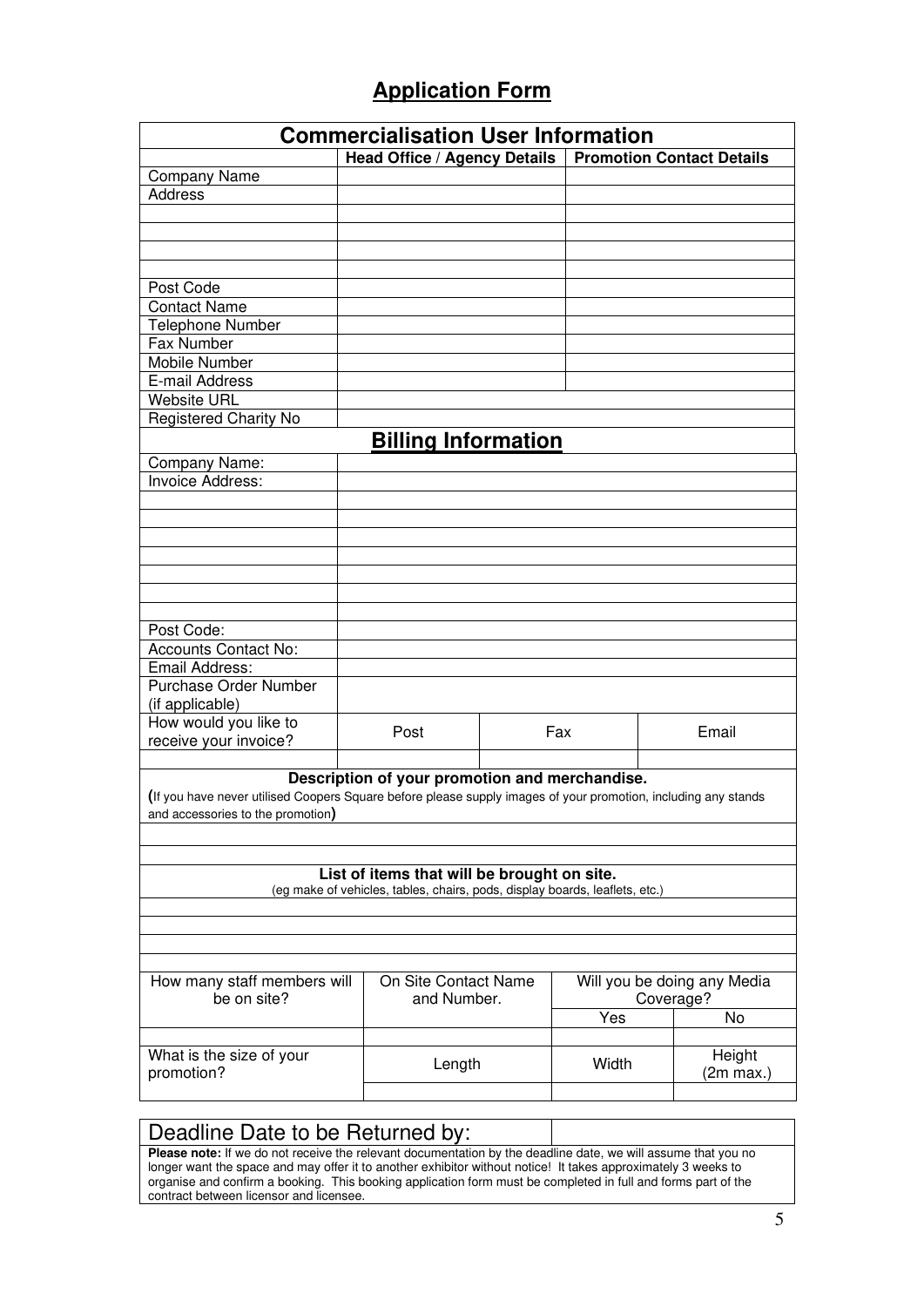# **Schedule of Booking/s**

| Please tick your preferred option<br>(Please note:- we will try and accommodate your request but can not guarantee that you will get the space you requested) |                |                |                |                 |                 |                |                                                                                                                                                                                                                                                                                                                                                                                                                                                                        |
|---------------------------------------------------------------------------------------------------------------------------------------------------------------|----------------|----------------|----------------|-----------------|-----------------|----------------|------------------------------------------------------------------------------------------------------------------------------------------------------------------------------------------------------------------------------------------------------------------------------------------------------------------------------------------------------------------------------------------------------------------------------------------------------------------------|
|                                                                                                                                                               | Site           |                |                |                 | <b>Notes</b>    |                |                                                                                                                                                                                                                                                                                                                                                                                                                                                                        |
|                                                                                                                                                               | P <sub>1</sub> | P <sub>2</sub> | P3             | P4              | P <sub>5</sub>  | P <sub>6</sub> | This is confined to the stipulated size of the<br>promotional areas of Coopers Square. The                                                                                                                                                                                                                                                                                                                                                                             |
|                                                                                                                                                               |                |                |                |                 |                 |                | Centre Management request that all<br>promoters work within the confines of the                                                                                                                                                                                                                                                                                                                                                                                        |
| Promotional<br>Space                                                                                                                                          | P7             | P <sub>8</sub> | P <sub>9</sub> | P <sub>10</sub> | P <sub>11</sub> |                | space provided due to health & safety<br>reasons. The promotion must be manned at                                                                                                                                                                                                                                                                                                                                                                                      |
|                                                                                                                                                               |                |                |                |                 |                 |                | all times within our trading hours, Monday to<br>Saturday 09:00 to 17:30 and Sundays 10:00<br>to 16:30                                                                                                                                                                                                                                                                                                                                                                 |
|                                                                                                                                                               |                |                |                |                 |                 |                |                                                                                                                                                                                                                                                                                                                                                                                                                                                                        |
|                                                                                                                                                               |                |                |                |                 |                 |                |                                                                                                                                                                                                                                                                                                                                                                                                                                                                        |
| Leafleting / Coin<br>Collection                                                                                                                               |                |                |                |                 |                 |                | This is confined to the Door Entrances of<br>Coopers Square Shopping Centre. There<br>may be a maximum of 4 distributors at any<br>given time no other additional equipment<br>may be brought on site due to the limitations<br>of the area. The Centre Management<br>request that leaflets are only given to<br>shoppers wishing to partake in the<br>promotion. This is to ensure discarding is<br>kept to a minimum for health and safety<br>reasons (slip hazard). |

| <b>No of Days</b> | <b>Period of</b><br><b>Booking From</b> | <b>Period of</b><br><b>Booking</b><br>To | Fee (Ex VAT) |
|-------------------|-----------------------------------------|------------------------------------------|--------------|
|                   |                                         |                                          |              |
|                   |                                         |                                          |              |
|                   |                                         |                                          |              |
|                   |                                         |                                          |              |
|                   |                                         |                                          |              |
|                   |                                         |                                          |              |
|                   |                                         |                                          |              |
|                   |                                         |                                          |              |
|                   |                                         |                                          |              |
|                   |                                         |                                          |              |
|                   |                                         |                                          |              |
|                   |                                         |                                          |              |
|                   |                                         |                                          |              |
|                   |                                         |                                          |              |
|                   |                                         |                                          |              |
|                   |                                         |                                          |              |
|                   |                                         |                                          |              |
|                   |                                         |                                          |              |
|                   |                                         |                                          |              |
|                   |                                         |                                          |              |
|                   |                                         | <b>Total (Ex VAT)</b>                    |              |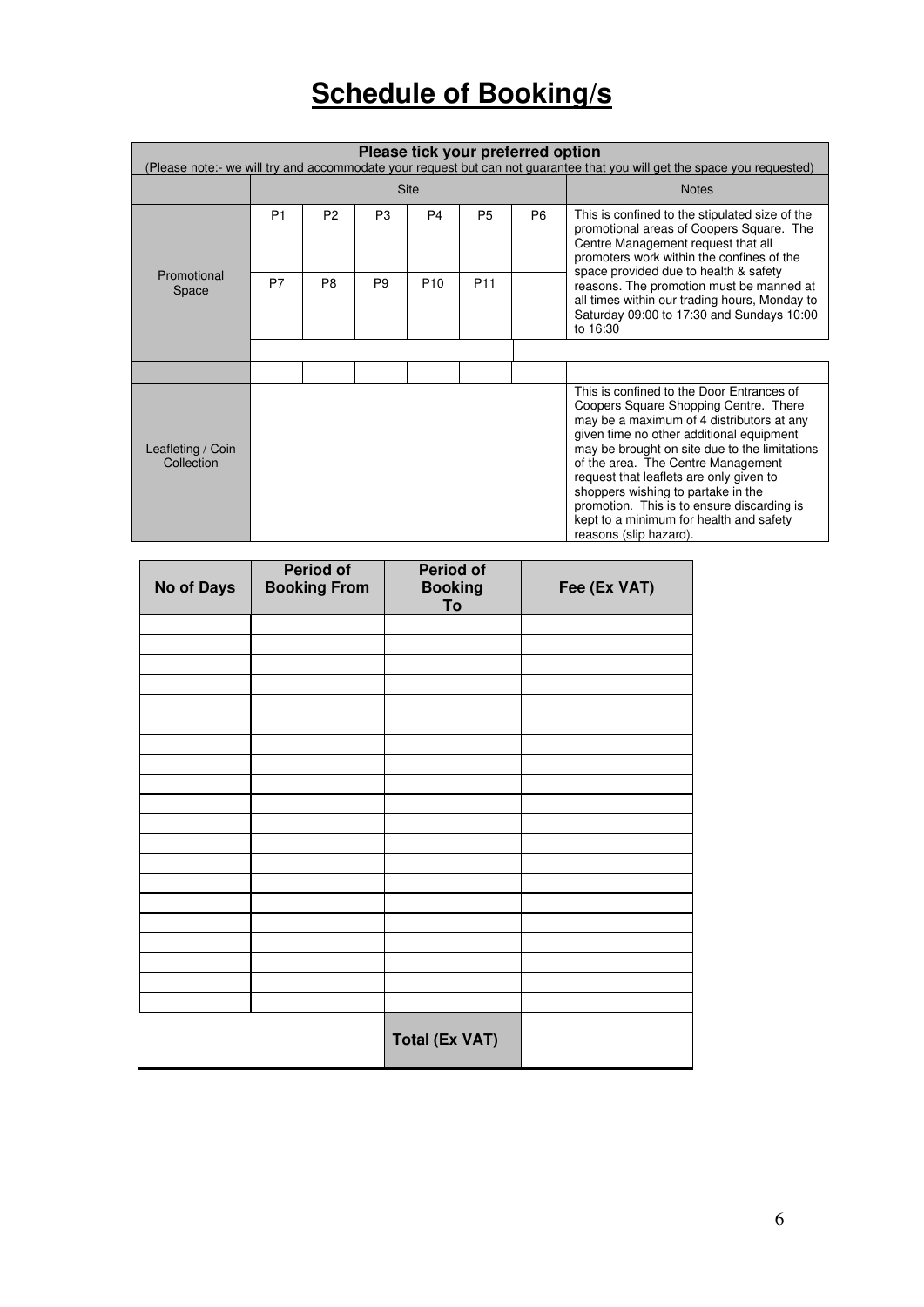# **Commercialisation Location Site Plan**

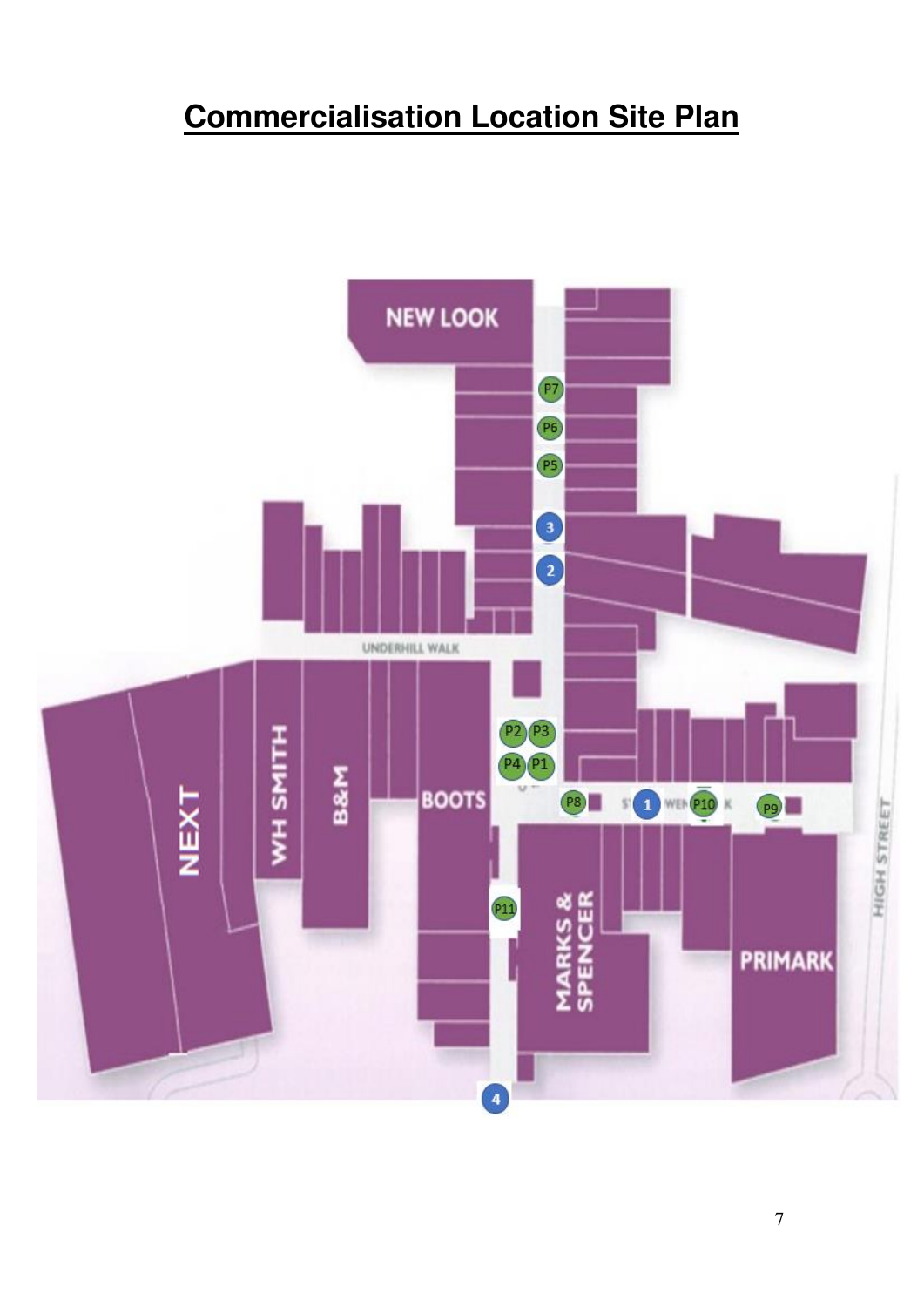# **Coopers Square Area Plan**

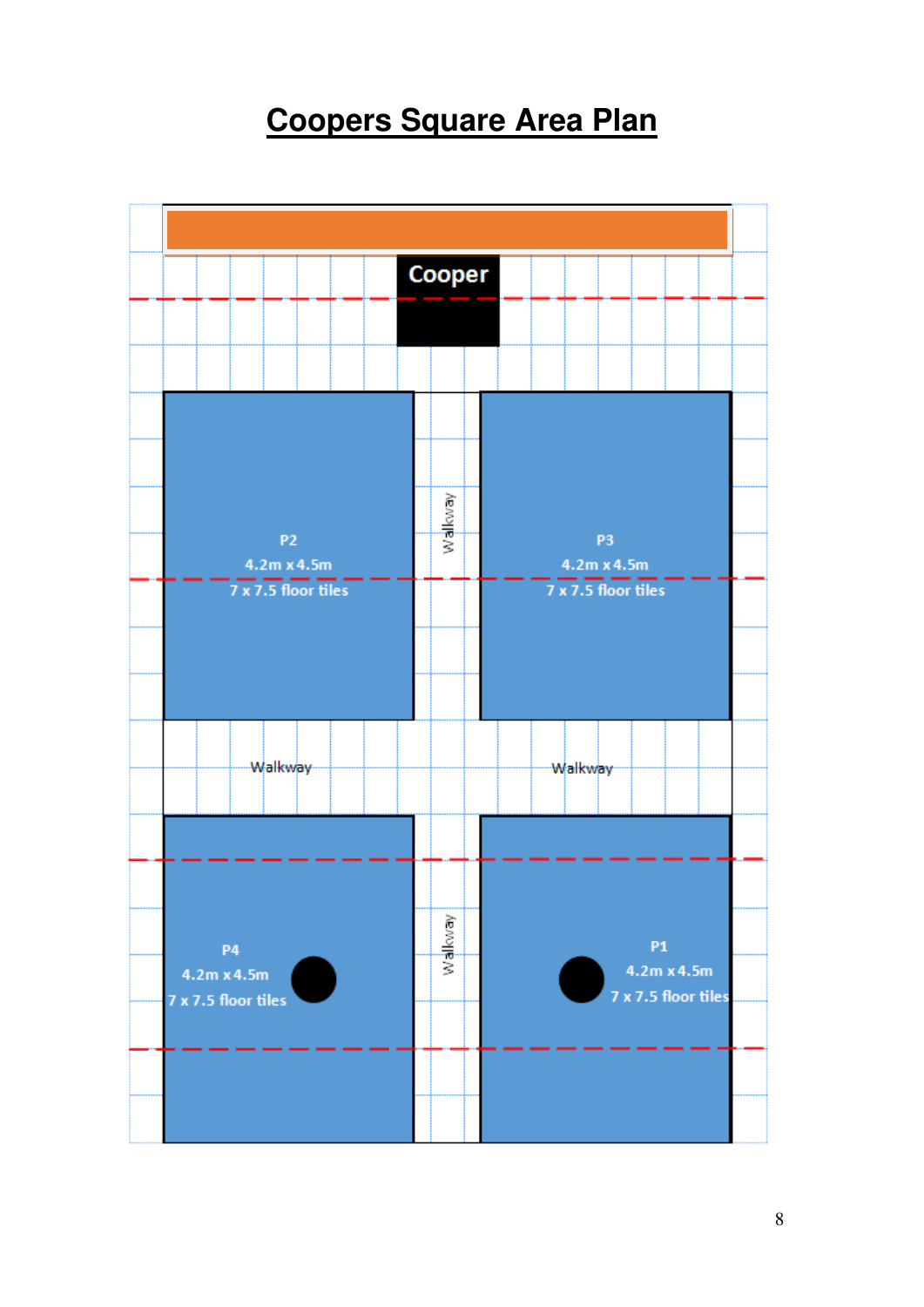# **Coopers Square Christmas Area Plan**

|                             | Cooper   |                             |              |  |
|-----------------------------|----------|-----------------------------|--------------|--|
|                             |          |                             |              |  |
|                             |          |                             |              |  |
|                             |          |                             |              |  |
|                             |          |                             |              |  |
|                             | vewaljew |                             |              |  |
| P <sub>2</sub><br>6m x 4.5m |          | P <sub>3</sub><br>6m x 4.5m |              |  |
| 10 x 7.5 floor tiles        |          | 10 x 7.5 floor tiles        |              |  |
|                             |          |                             |              |  |
|                             |          |                             |              |  |
|                             |          |                             |              |  |
|                             |          |                             |              |  |
|                             |          |                             |              |  |
| Walkway                     |          |                             | Walkway      |  |
|                             |          |                             |              |  |
| <b>P4</b><br>Grotto         |          |                             | P1<br>Grotto |  |
|                             |          |                             |              |  |
|                             |          |                             |              |  |
|                             |          |                             |              |  |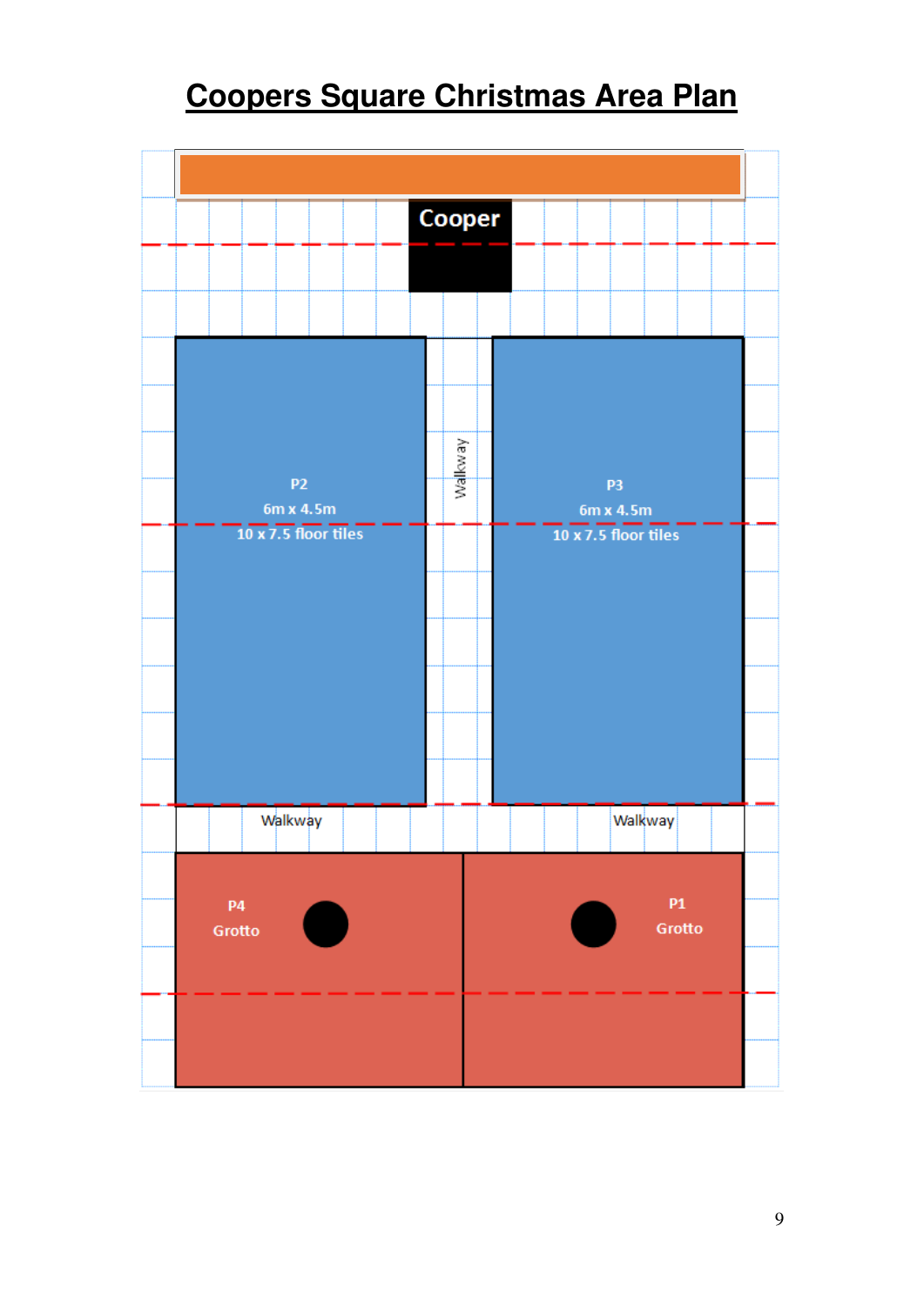### **COOPER'S SQUARE SHOPPING CENTRE ON SITE COMMERCIALISATION REGULATIONS**

#### **Pre~Arrival**

- No display or exhibition equipment may be installed, nor may any promotional activity commenced until all paperwork and all agreed fees have been paid in full.
- No equipment, table or display will be supplied by the Owners and none shall be used unless approved by the Centre Manager.
- The validity of the exhibitor licence shall be restricted to the dates shown and nothing stated or expressed or implied in the license agreement or site regulations shall be construed as granting Security of Tenure.
- Access arrangements must be made the week prior to your booking, to do this please call 01283 536906.

#### **Setting Up**

- **On Arrival**
	- $\circ$  A representative must report to the Security Office prior to the erection of any display or stand to be signed in.
	- $\circ$  Please bring your confirmation documents and area plan must be presented to the security officer on duty.
- **Setting Up**
	- $\circ$  Set up times for an exhibitor other than vehicles (see section below). Monday to Saturday is between 8am - 9am and on Sundays from 9.30am - 10am.
	- $\circ$  If earlier access is required or you wish to set up on the Sunday evening for Monday arrangements **must** be made the week prior to your booking with the management office.
	- o All stalls, display stands, and equipment must be in place fully assembled **within the allocated area** prior to commencement of the trading day Monday to Saturday at 9am and Sundays by 10am. **Extending outside of your allocated area could result in your expulsion from the centre.**
	- $\circ$  The Company name and address on any stall, or vehicle or exhibition stand must be displayed clearly.
	- o All display equipment for which approval is granted must be free standing and supported on feet not likely to cause damage to the floor tiles. No posters, banners or other materials or equipment may be attached to or hung from any part of the building structure including pillars, walls, canopies etc. and to ensure that any goods sold or displayed are not of an offensive nature and are of a quality that will not reflect adversely on the Centre, its tenants or the Owners.
	- o Not to obstruct or interrupt the free flow of pedestrian traffic within the Centre.
	- o Cable runs or hazard warning tape is to be used on cabling.
- **Vehicles**
	- $\circ$  Set up times for a vehicle is between 8am  $-$  8.30am from Monday to Saturday and 10am -10.30am on Sundays.
	- o Access for vehicles is via St. Modwens Walk entrance only.
	- $\circ$  A vehicle, brought into the centre is restricted to 7ft x 8ft [2.34m x 2.44m] and must be transported into position manually. UNDER NO CIRCUMSTANCES MAY VEHICLES BE DRIVEN UNDER THEIR OWN POWER IN THE MALLS OR CENTRAL SQUARE.
	- o Fuel tanks must be emptied prior to entering the Centre except for the minimum amount required to return the vehicle to a local base.
	- $\circ$  Appropriate drip trays and fire extinguisher must be provided by the Licensee.
	- $\circ$  To refrain from bringing any vehicle into the Centre at any time except where it has been agreed beforehand with the Centre.

#### **Trading**

#### • **Exhibitions, Demonstrations and Promotional Stands**

- o Must be staffed at all times.
- $\circ$  Keep within the allocated display area, failure to do so could result in your expulsion from the centre.
- Keep the display area and immediate vicinity clean and tidy and free from litter, and to provide adequate receptacles for rubbish/litter arising out of the use of the space and remove such rubbish daily. Please do not use the bins on the mall and take all rubbish away with you every night.
- o Comply with all requirements of the Centre Manager issued in the interests of proper operation of the Centre.
- Not permit any person under the age of 18 to trade or exhibit or promote unless supervised at all times by a person over the age of 18 years.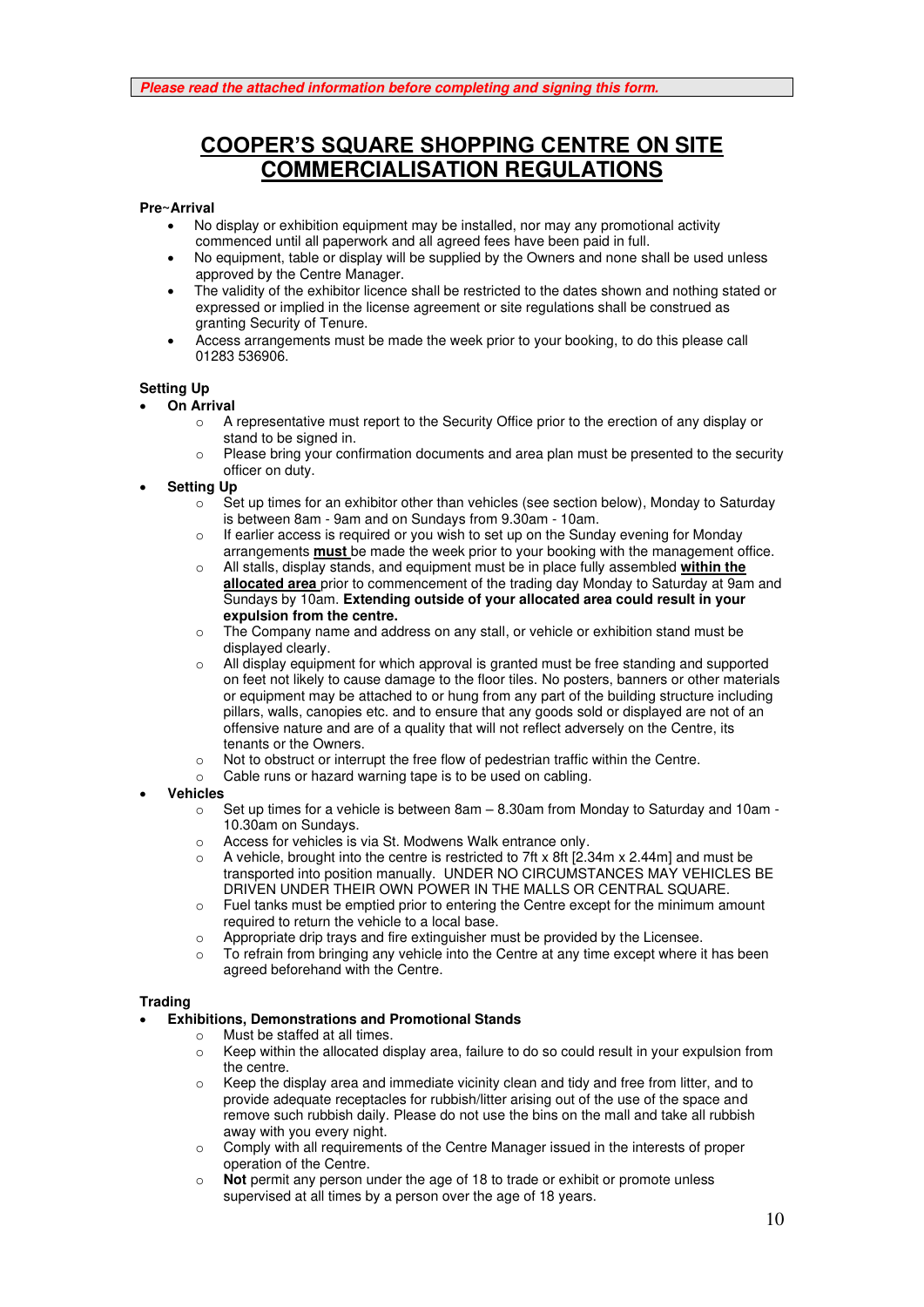- Not use any form of public address system or voice/music amplification in a noisy or rowdy fashion. **Not** engage in any activity or to sell any goods or items other than those specified in the agreement.
- o In the case of a trading concession the Licensee undertakes to operate the business on such days as are agreed during normal trading hours (please check with the centre management what these are).
- o Trading/promoting/exhibiting outside of normal trading hours is not permitted.

#### • **Staff must**

- o Sign in and out each day at the security office.
- o Wear some form of identification whilst working in the Centre.
- o Be smart and courteous and must not consume alcohol or smoke whilst working in the **Centre**
- o Please note that abusive behaviour, aggressive sales, etc. will not be tolerated and will result in your removal from the centre.

#### **Dismantling**

#### • **Vehicles, Exhibitions, Demonstrations and Promotional Stands**

- $\circ$  On your last day of exhibiting, demonstrating or promoting your stalls, display stands and equipment are to be dismantled at the end of the trading day (after 5.30pm for exhibitions and after 6pm for vehicles).
- o Failure to remove your exhibition, demonstration, vehicle or promotional stand at the end of the licence period will result in a fee being charged for the inconvenience, removal and or storage of your stand.
- $\circ$  Please ensure that the space is left in a clean, tidy, safe and satisfactory condition.
- $\circ$  To make good any damage howsoever caused as a result of the promotions activities.

#### **Additional**

#### • **Health & Safety**

- $\circ$  In the event of the Fire Alarm sounding all activity is to cease immediately. Staff manning the display must leave the Centre without delay if instructed to do so and report to the Fire Marshall at the Assembly point marked on the attached plan.
- o The use of petrol, diesel or gas-powered generators is strictly prohibited. Electric power may be made available by prior arrangement with the Centre Manager. In such cases, **all electrical equipment used must be P.A.T. tested,** cables must be protected and secured by an appropriate method by such means that they do not create a potential hazard and a compatible fire extinguisher must be supplied. Any stand/promotion with combustible items either as part of the stand or goods being promoted must have a compatible fire extinguisher.

#### • **Coopers Square Staff**

- $\circ$  Please do not use the Security and Cleaning staff for your own personal use.
- $\circ$  Please be courteous to all our staff, fellow promoters and shoppers as abusive behaviour, aggressive sales, etc. will not be tolerated and will result in your removal from the centre.
- $\circ$  We ask you to comply with all regulations made by the Owners or the Centre and to accept as final and binding their decision in the event of a dispute.
- o To indemnify the Owners and Centre against all costs, claims and damages of whatever nature resulting from usage by the Licensee of the space.
- o This Licensee shall be determinable with immediate effect by the Centre in the event of any breach of these terms and conditions or if he considers it is necessary to terminate in the interests of the Centre or its tenants generally.
- $\circ$  The Owners and/or the Centre reserve the right to alter the venue of the space at any time or to cancel these arrangements without notice, in the event that circumstances dictate such action is necessary. Neither the Owners nor the Centre will accept any liability for any abortive costs or other losses, which may arise as a result thereof.
- $\circ$  The licensee agrees to abide by any instructions given by the Centre Management and/or Security Officers and to leave the centre immediately if requested to do so.

#### • **Cancellations**

- $\circ$  All cancellations must be made in writing (telephone calls will not be accepted)
- $\circ$  Please endeavour to make cancellations a minimum of three weeks prior to use of the commercialisation site to avoid a cancellation charge.

I have read and agree to ensure that all those who utilise the centre's commercialisation site will adhere to the onsite regulations

A person duly authorised for and on behalf of: Date The promoter

…………………………………………….. …………………………………………….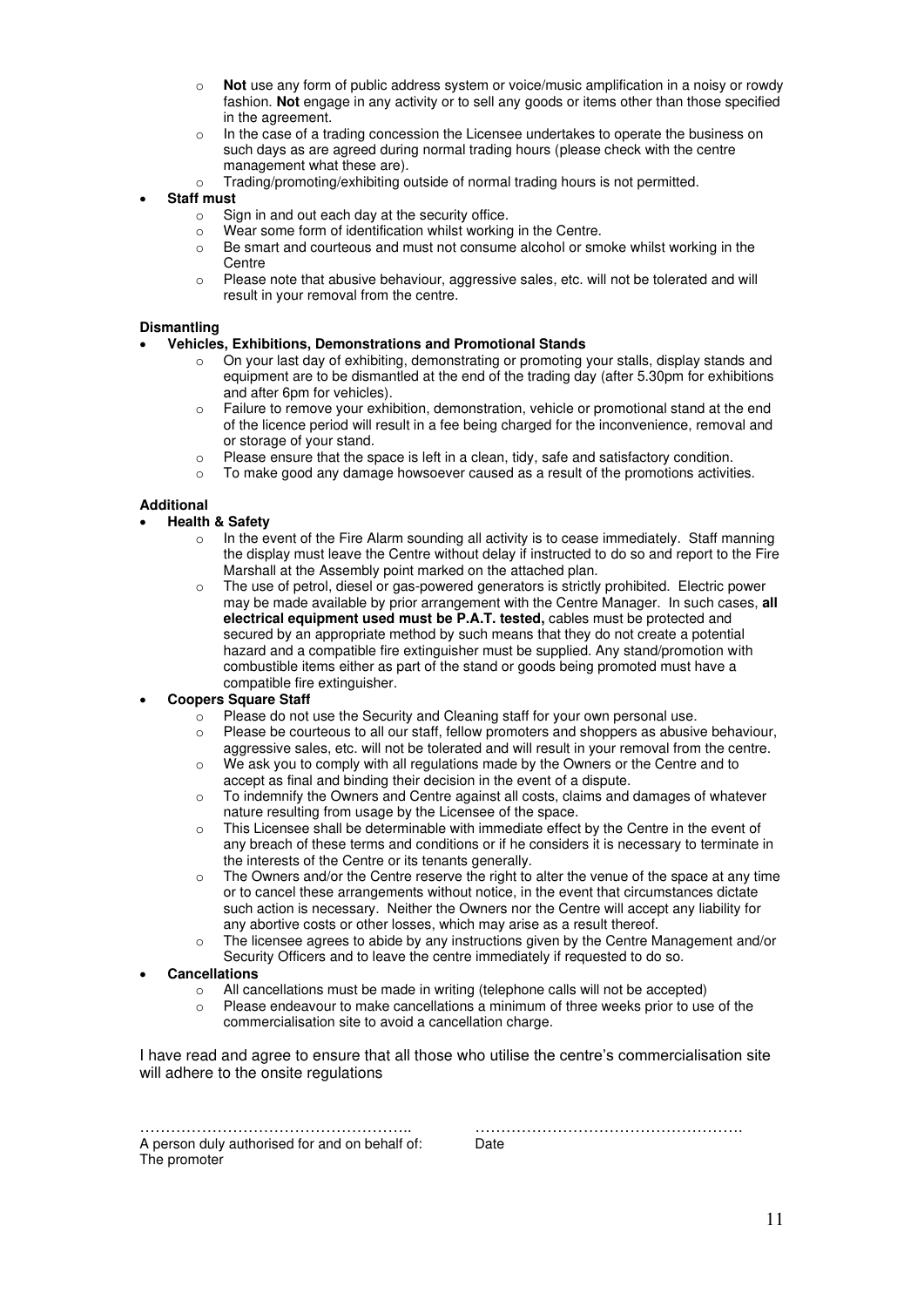## **Coopers Square Fire Risk Assessment**

| <b>COMPANY NAME</b>                                                                      |            |           |     |               |
|------------------------------------------------------------------------------------------|------------|-----------|-----|---------------|
| <b>ADDRESS</b>                                                                           |            |           |     |               |
| DATE ASSESSMENT                                                                          |            |           |     |               |
| CARRIED OUT                                                                              |            |           |     |               |
| NAME OF ASSESSOR                                                                         |            |           |     |               |
| SIGNATURE OF ASSESSOR                                                                    |            |           |     |               |
|                                                                                          |            |           |     |               |
| <b>FIRE ESCAPE</b><br>Are the means of escape route kept clear                           | <b>YES</b> | <b>NO</b> | N/A | <b>UNSURE</b> |
| of obstruction                                                                           |            |           |     |               |
| <b>ELECTRICAL EQUIPMENT</b>                                                              |            |           |     |               |
| Have staff been instructed in the correct use of                                         |            |           |     |               |
| electrical equipment, recognition of faults and                                          |            |           |     |               |
| how to report faults                                                                     |            |           |     |               |
| Are all electrical repairs carried out by an                                             |            |           |     |               |
| electrician                                                                              |            |           |     |               |
| Has all portable electrical equipment been                                               |            |           |     |               |
| PAT tested<br>Is electrical equipment switched off when                                  |            |           |     |               |
| not in use                                                                               |            |           |     |               |
| Is all electrical equipment fitted with fuses of                                         |            |           |     |               |
| the correct type and size                                                                |            |           |     |               |
| Are all electrical extension leads kept to a                                             |            |           |     |               |
| minimum length and checked regularly to                                                  |            |           |     |               |
| ensure they remain in a safe condition                                                   |            |           |     |               |
| <b>END OF DAYS ACTIVITIES</b>                                                            |            |           |     |               |
| None essential equipment turned off and                                                  |            |           |     |               |
| unplugged<br>All rubbish and waste removed from the                                      |            |           |     |               |
| stand/display                                                                            |            |           |     |               |
| All combustible and flammable materials/                                                 |            |           |     |               |
| products stored safely                                                                   |            |           |     |               |
| Are arrangements in place to rectify any of                                              |            |           |     |               |
| the faults found above                                                                   |            |           |     |               |
| <b>INSTRUCTION AND TRAINING</b>                                                          |            |           |     |               |
| Are staff trained at least every 6 months                                                |            |           |     |               |
| on the actions to take in the event of a fire<br>Does training include the importance of |            |           |     |               |
| general fire precautions and good                                                        |            |           |     |               |
| housekeeping                                                                             |            |           |     |               |
| Are all staff instructed in the fire procedures                                          |            |           |     |               |
| for Coopers Square Shopping Centre. (Ref. On                                             |            |           |     |               |
| site procedures.)                                                                        |            |           |     |               |
| Are records kept of fire instruction and                                                 |            |           |     |               |
| training<br><b>FIRE PREVENTION</b>                                                       |            |           |     |               |
| Are all combustible materials kept clear of                                              |            |           |     |               |
| heat Sources                                                                             |            |           |     |               |
| Are flammable substances and combustible                                                 |            |           |     |               |
| materials suitably stored and quantities kept                                            |            |           |     |               |
| to a minimum                                                                             |            |           |     |               |
| Are there any accumulations of rubbish,                                                  |            |           |     |               |
| waste paper or other materials which could                                               |            |           |     |               |
| catch alight<br>Is the display/stand treated in any way to be                            |            |           |     |               |
| fire retardant                                                                           |            |           |     |               |
| Are the goods being displayed/sold                                                       |            |           |     |               |
| treated in any way to be fire retardant                                                  |            |           |     |               |
| Are staff encouraged to report potential fire                                            |            |           |     |               |
| risks                                                                                    |            |           |     |               |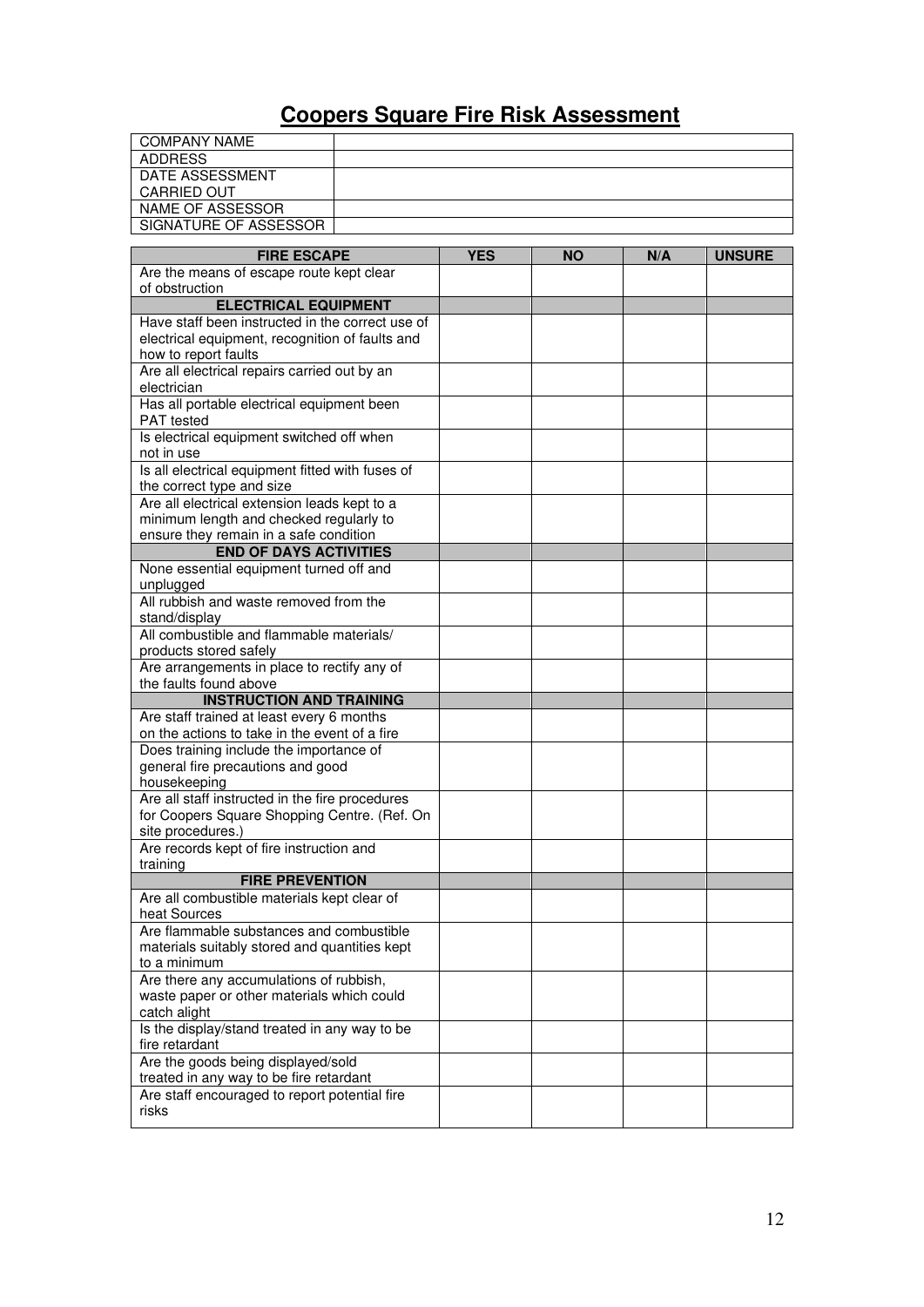### **Coopers Square Risk Assessment Form**

#### **PLEASE COMPLETE IN BLOCK CAPITALS (PHOTOCOPY MORE SHEETS IF REQUIRED)**

| <b>COMPANY NAME</b>   |  |
|-----------------------|--|
| <b>ADDRESS</b>        |  |
| DATE ASSESSMENT       |  |
| <b>CARRIED OUT</b>    |  |
| NAME OF ASSESSOR      |  |
| SIGNATURE OF ASSESSOR |  |

| <b>HAZARD</b>                                                                                                                                                                                                                                                                                                    | <b>HAZARD SEVERITY</b><br><b>RATING*</b>                                                        | <b>HAZARD PROBABILITY</b><br><b>RATING**</b>                                                                                                                                                 | <b>PERSONS AT RISK</b>                                                                                                                                                                                                                                                                                                            | <b>CONTROLS TO</b><br><b>MINIMISE RISK</b>                                                                                                                                                                                                                                                                                                                                                                                                                                                                                         |
|------------------------------------------------------------------------------------------------------------------------------------------------------------------------------------------------------------------------------------------------------------------------------------------------------------------|-------------------------------------------------------------------------------------------------|----------------------------------------------------------------------------------------------------------------------------------------------------------------------------------------------|-----------------------------------------------------------------------------------------------------------------------------------------------------------------------------------------------------------------------------------------------------------------------------------------------------------------------------------|------------------------------------------------------------------------------------------------------------------------------------------------------------------------------------------------------------------------------------------------------------------------------------------------------------------------------------------------------------------------------------------------------------------------------------------------------------------------------------------------------------------------------------|
| Look only for hazards that could<br>reasonably expect to result in<br>significant harm under the conditions<br>in your work area. Examples:<br>Slipping/tripping, Chemicals, Moving<br>parts of machinery, Pressure systems,<br>Vehicles, Electricity, Dust, Fumes,<br>Manual handling, Noise, Lifting operation | 1 - Negligible<br>2 - Marginal<br>3 - Slightly dangerous<br>4 - Dangerous<br>5 - Very dangerous | 1 - Remote possibility of harm<br>2 - Slight injury, minor first aid<br>3 - Some injury, not too serious<br>4 - Serious injury or damage<br>5 - Could cause death or wide<br>spread injuries | No need to list individuals by name, just<br>think about groups of people doing<br>similar work or who may be affected.<br><b>Examples:</b> Members of the public,<br>Maintenance personnel, Operators,<br>Cleaners, Staff, People with disabilities,<br>Children, Visitors, Inexperienced staff,<br>Volunteers, Other exhibitors | List all the precautions taken for the<br>hazards listed: Do they meet the standard<br>set by legal requirements? Comply with<br>recognized industry standards? Represent<br>good practice? Reduce risks as far as is<br>reasonably practicable? Have you<br>provided: Adequate information,<br>instruction and training? Adequate systems<br>procedures? If you have then you need to<br>indicate the precautions that you have in<br>place. Where the risk is not adequately<br>controlled indicate what more you need to<br>do. |
|                                                                                                                                                                                                                                                                                                                  |                                                                                                 |                                                                                                                                                                                              |                                                                                                                                                                                                                                                                                                                                   |                                                                                                                                                                                                                                                                                                                                                                                                                                                                                                                                    |
|                                                                                                                                                                                                                                                                                                                  |                                                                                                 |                                                                                                                                                                                              |                                                                                                                                                                                                                                                                                                                                   |                                                                                                                                                                                                                                                                                                                                                                                                                                                                                                                                    |
|                                                                                                                                                                                                                                                                                                                  |                                                                                                 |                                                                                                                                                                                              |                                                                                                                                                                                                                                                                                                                                   |                                                                                                                                                                                                                                                                                                                                                                                                                                                                                                                                    |
|                                                                                                                                                                                                                                                                                                                  |                                                                                                 |                                                                                                                                                                                              |                                                                                                                                                                                                                                                                                                                                   |                                                                                                                                                                                                                                                                                                                                                                                                                                                                                                                                    |
|                                                                                                                                                                                                                                                                                                                  |                                                                                                 |                                                                                                                                                                                              |                                                                                                                                                                                                                                                                                                                                   |                                                                                                                                                                                                                                                                                                                                                                                                                                                                                                                                    |
|                                                                                                                                                                                                                                                                                                                  |                                                                                                 |                                                                                                                                                                                              |                                                                                                                                                                                                                                                                                                                                   |                                                                                                                                                                                                                                                                                                                                                                                                                                                                                                                                    |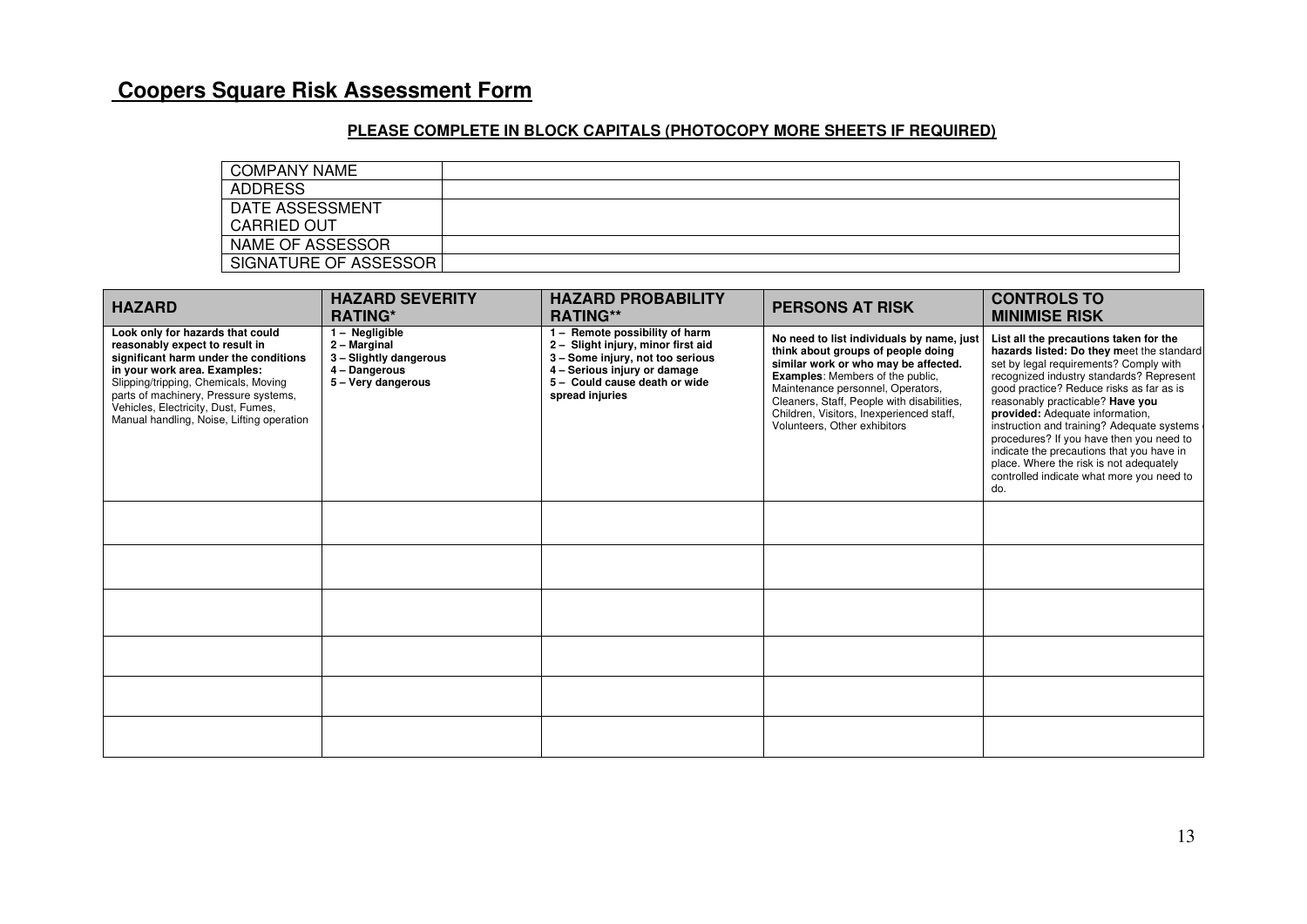# **Coopers Square Fire Evacuation Plan**

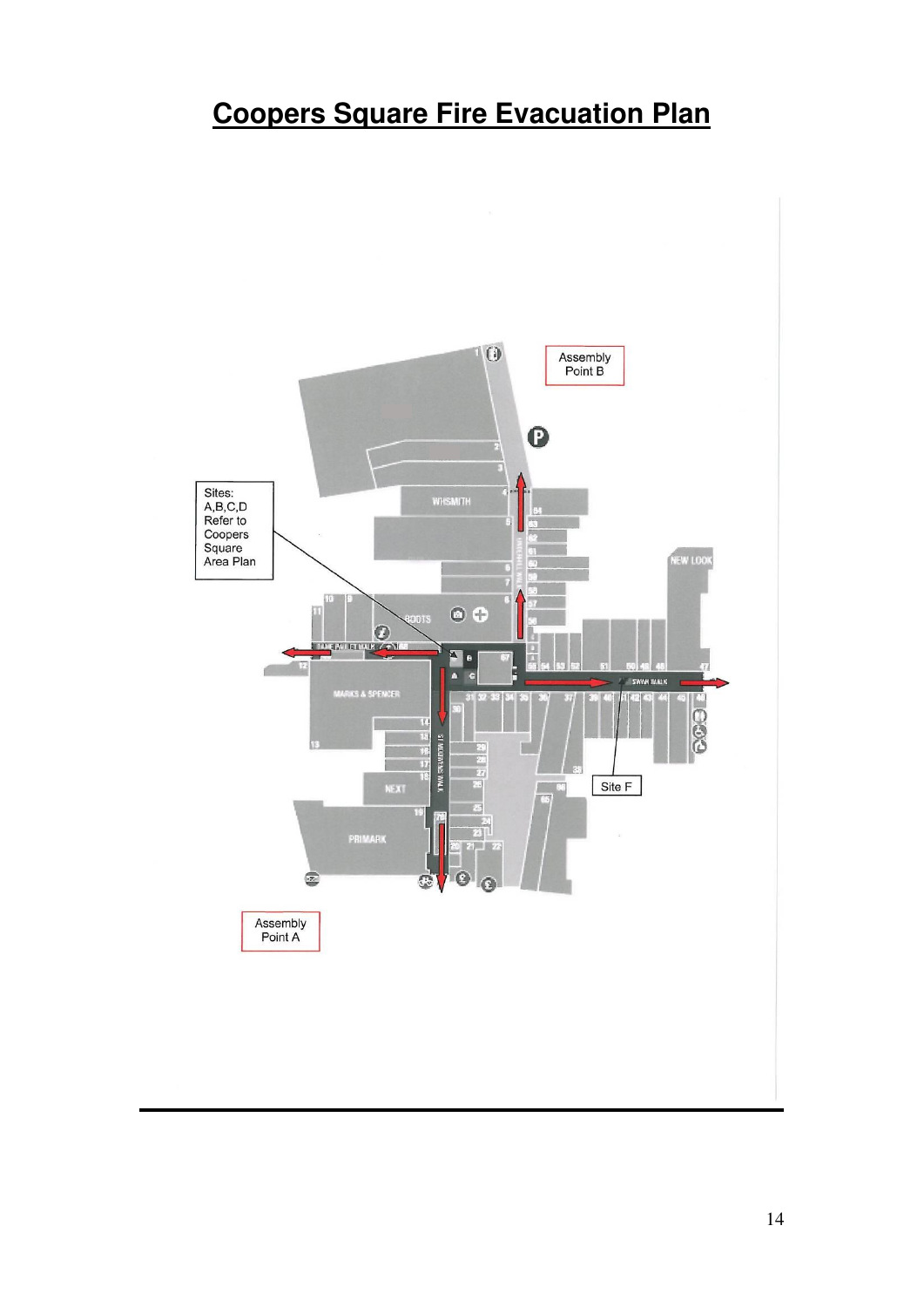## **Acceptance Declaration**

**I here by agree that I have read and understand the Terms and Conditions outlined in this document as well as the Health and Safety Documentation and agree to be bound by them, and pay the fee outlined in the document. I have not altered; deleted or amended any section of this contract.** 

| Date              |  |
|-------------------|--|
| Signature         |  |
| <b>Print Name</b> |  |

#### **PLEASE DO NOT FORGET TO ATTACH THE INFORMATION BELOW WHEN RETURNING THIS COMMERCIALISATION BOOKING FORM TO:-**

#### **FAO:- Kim Bowater, Commercialisation Bookings, 19 St Modwens Walk, Burton upon Trent, Staffordshire, DE14 1HL**

| Valid Copy of Public Liability Insurance Certificate                                                             |
|------------------------------------------------------------------------------------------------------------------|
| (Please Note: Your insurance must be £5million or over)                                                          |
| A valid copy of your Electrical Test Certificate                                                                 |
| (Please note: This only applies If you are utilising our electricity supply. You will require an electrical test |
| certificate even if your equipment is less than a year old)                                                      |
| Supporting information such as leaflets, images of your commercialisation stand,                                 |
|                                                                                                                  |

If it is not possible to attach a copy of your public liability insurance and electrical certificate at the time of the due date, please return all the other necessary documentation by the due date. Your Public Liability insurance and Electrical Certificate (if applicable) needs to be sent before your event takes place in Coopers Square Shopping Centre. **Failure to do so will result in the delay of finalisation**. **Without a Public Liability Certificate, we cannot allow you to exhibit in Coopers Square Shopping Centre and without an Electrical Certificate, we cannot provide electricity.**

If you have any queries or concerns please contact the Centre Administrator

- If the Centre Administrator is unavailable please contact the Centre Manager.
- We are sure that we have a space that would suit your requirements. We look forward to you visiting Coopers Square Shopping Centre.
- Bookings can be discussed Monday to Friday 9am to 5pm on **01283 536906**.

| <b>For Office Use Only</b>                           |     |            |             |                   |  |  |
|------------------------------------------------------|-----|------------|-------------|-------------------|--|--|
| <b>Documentation</b>                                 |     |            |             |                   |  |  |
|                                                      |     | <b>Yes</b> | No          | <b>Exp Date</b>   |  |  |
| <b>Application Form</b>                              |     |            |             |                   |  |  |
| <b>Booking Schedule</b>                              |     |            |             |                   |  |  |
| Completed On site regulations                        |     |            |             |                   |  |  |
| <b>Completed Licence Agreement</b>                   |     |            |             |                   |  |  |
| <b>Completed Fire Risk Assessment</b>                |     |            |             |                   |  |  |
| Completed Risk Assessment Form received              |     |            |             |                   |  |  |
| <b>Completed Acceptance Declaration</b>              |     |            |             |                   |  |  |
| Valid Copy of Public Liability Insurance Certificate |     |            |             |                   |  |  |
| Valid Copy of Electrical Test Certificate            |     |            |             |                   |  |  |
| <b>Billing Information</b>                           |     |            |             |                   |  |  |
|                                                      | Yes | No         | <b>Date</b> | <b>Invoice No</b> |  |  |
| Invoice requested                                    |     |            |             |                   |  |  |
| <b>Invoice Sent</b>                                  |     |            |             |                   |  |  |
| Payment received                                     |     |            |             |                   |  |  |
| <b>Cancellation of Commercialisation booking</b>     |     |            |             |                   |  |  |
| <b>Written Notification Received</b>                 |     |            |             |                   |  |  |
| <b>Written Notification Sent</b>                     |     |            |             |                   |  |  |
| Date Received / Sent                                 |     |            |             |                   |  |  |